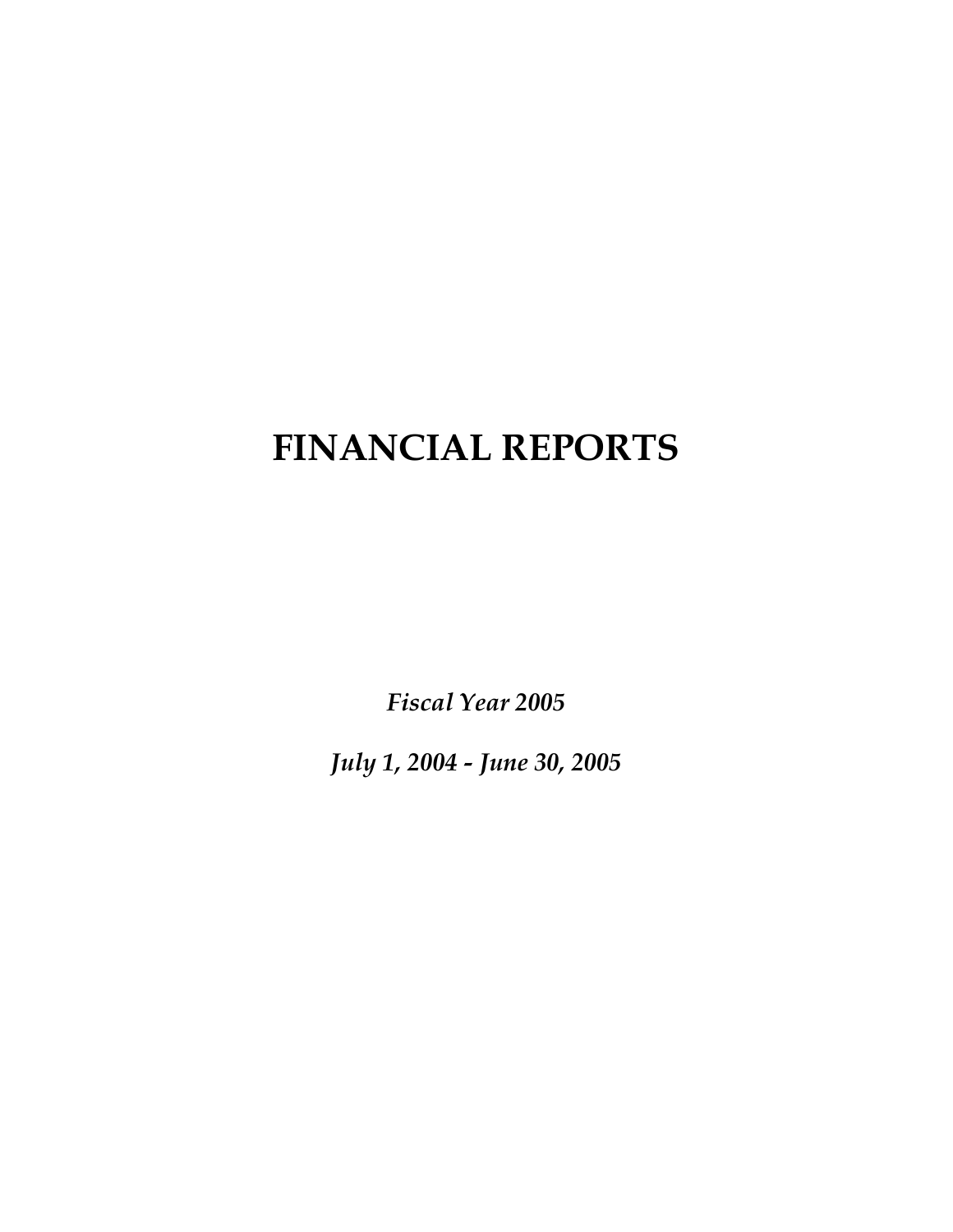# **SOURCES OF REVENUE FISCAL YEARS 2003 – 2005**



|                       | FY 2003      | FY 2004      | <b>FY 2005</b> |
|-----------------------|--------------|--------------|----------------|
| Property Taxes        | 34,016,940   | 36,021,439   | 38,094,358     |
| Local Receipts        | 6,073,938    | 5,506,306    | 5,366,205      |
| State Aid             | 4,338,573    | 3,686,188    | 3,807,799      |
| <b>Other Sources</b>  | 2,665,696    | 1,958,683    | 2,419,315      |
| <b>TOTAL REVENUES</b> | \$47,095,147 | \$47,172,616 | 49,687,677     |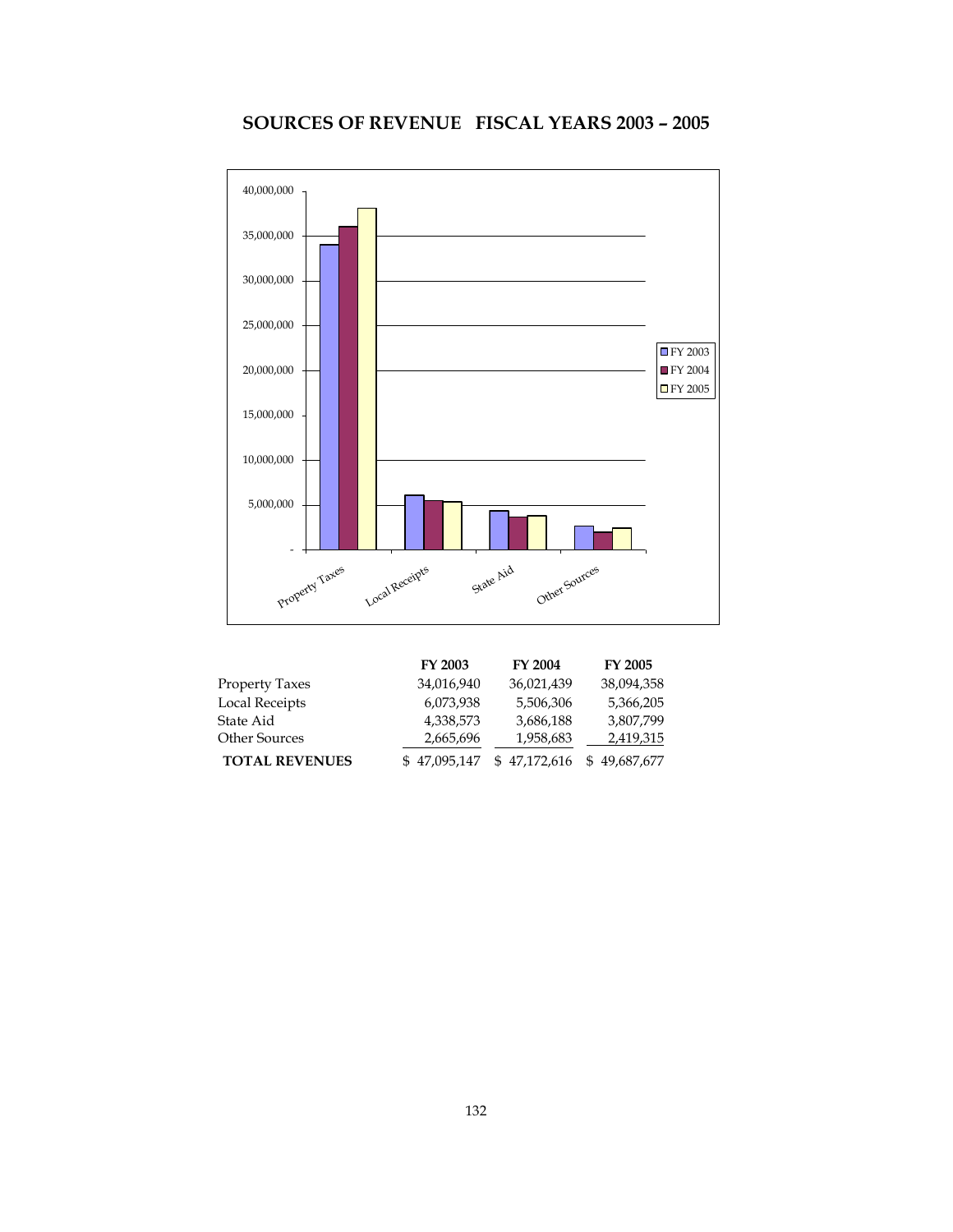

## **DISTRIBUTION OF EXPENDITURES FISCAL YEARS 2003 - 2005**

| FY 2003          | FY 2004         | FY 2005          |
|------------------|-----------------|------------------|
| 24,123,176       | 23,639,082      | 24,583,640       |
| 7,027,988        | 8,428,043       | 9,602,352        |
| 1,862,124        | 1,843,406       | 1,642,276        |
| 4,639,701        | 4,774,187       | 4,892,986        |
| 2,911,742        | 2,830,700       | 3,088,844        |
| 709,411          | 688,451         | 870,521          |
| 1,687,527        | 2,032,045       | 2,083,981        |
| 5,847,811        | 6,183,702       | 6,252,609        |
| \$<br>48,809,480 | 50,419,616<br>S | 53,017,209<br>S. |
|                  |                 |                  |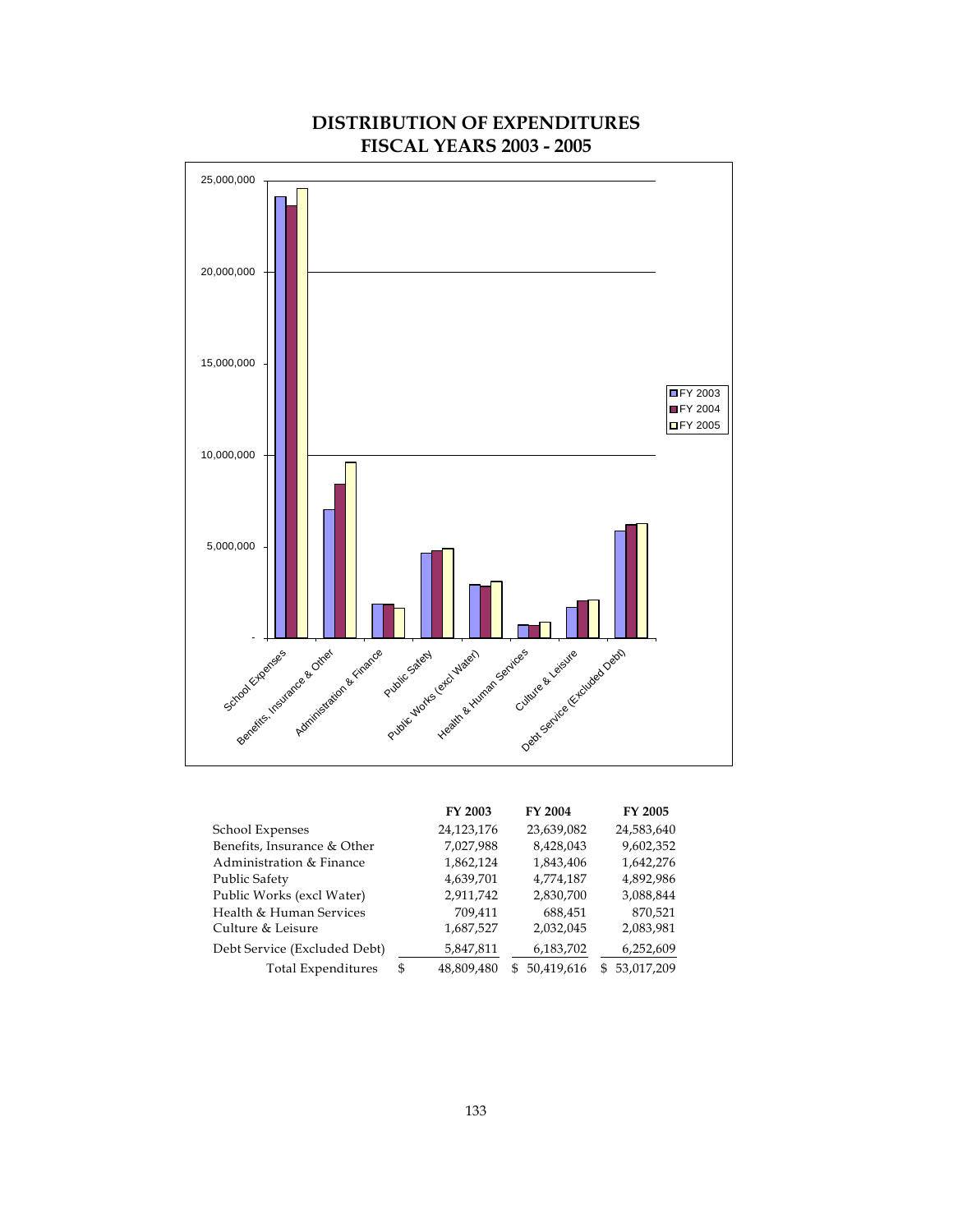#### **REPORT OF THE BOARD OF ASSESSO**RS

#### *Fiscal 2006 Valuation and Tax Rate*

- There were approximately 140 arm's length property sales in calendar year 2004. These sales formed the basis for the fiscal year 2006 assessments for Weston's approximately 3,500 residential parcels.
- The total assessed value of all taxable property in Weston was \$4,855,540,000. This was an increase of \$229,917,200 or 4.97% over the FY 2005 total assessed value of \$4,625,622,800.
- FY 2006 new growth, which is comprised of new construction, renovations and other improvements, was reported at \$139,840,800. Excluding new growth, the total assessed value increased by 1.89%.
- The tax rate for FY 2006 (which began on July 1, 2005) was set on December 16, 2005 at \$9.95 per \$1,000 of assessed value, up forty-nine cents from the \$9.46 rate in the previous fiscal year.

#### *Policies and Procedures*

- The role of the Board of Assessors is to establish the full fair market value of all properties in Town, using a mass appraisal methodology. The Board's policies and procedures are overseen by the Massachusetts Department of Revenue.
- Weston's Board of Assessors revalues every property in town each year to reflect the full estimated fair market value, in compliance with the requirements of the Department of Revenue.
- The FY 2006 assessments were finalized by the Board on November 22, 2005. The Board of Assessors received approval for the valuations on December 5, 2005 from the Department of Revenue.
- On October 28, 2005 the Board of Assessors mailed to all residential property owners Impact Notices with the proposed new valuation of their property. The notice invited property owners, who may have had questions or concerns, to meet with the staff or Board members. These informal meetings were to discuss issues and concerns about their property valuations prior to the Board's finalization of the FY 2006 assessments. There were over 70 meetings held with individual property owners to discuss specific concerns about valuations.
- The Board continued the process of re-inspecting all property in town by extending the engagement of an independent appraisal firm, David L. Velluti and Associates
- FY 2006 assessment information was added to the Town's website www.weston.org. Within the "Financial Information" section, there is now a listing, by street address, of all taxable properties in Town showing lot size, house size, year built, land assessment, building assessment and the total FY 2006 assessment.

#### *Changes to the Board of Assessors*

- In May 2005, a new member was elected to the Board of Assessors:
	- ~ Janice M. Glynn ran unopposed and was elected to a three year term;
	- ~ Alan T. Orth ran unopposed and was re-elected to another three year term;
	- ~ Michael H. Harrity, who was on the Board for two years decided not to run for re-election to the Board but rather he ran for the Board of Selectmen.
- At the May 18, 2005 meeting of the Board of Assessors, Gary Koger was re-elected Chairman.

The Board would like to take this opportunity to thank the Town Hall staff of Glen Saindon (who resigned his position in April), Marjorie Cohen, Christopher Wilcock, and Eric Josephson for their outstanding assistance to the Board in the performance of its duties. The Board also thanks Michael H. Harrity for his service as a Board member these past two years.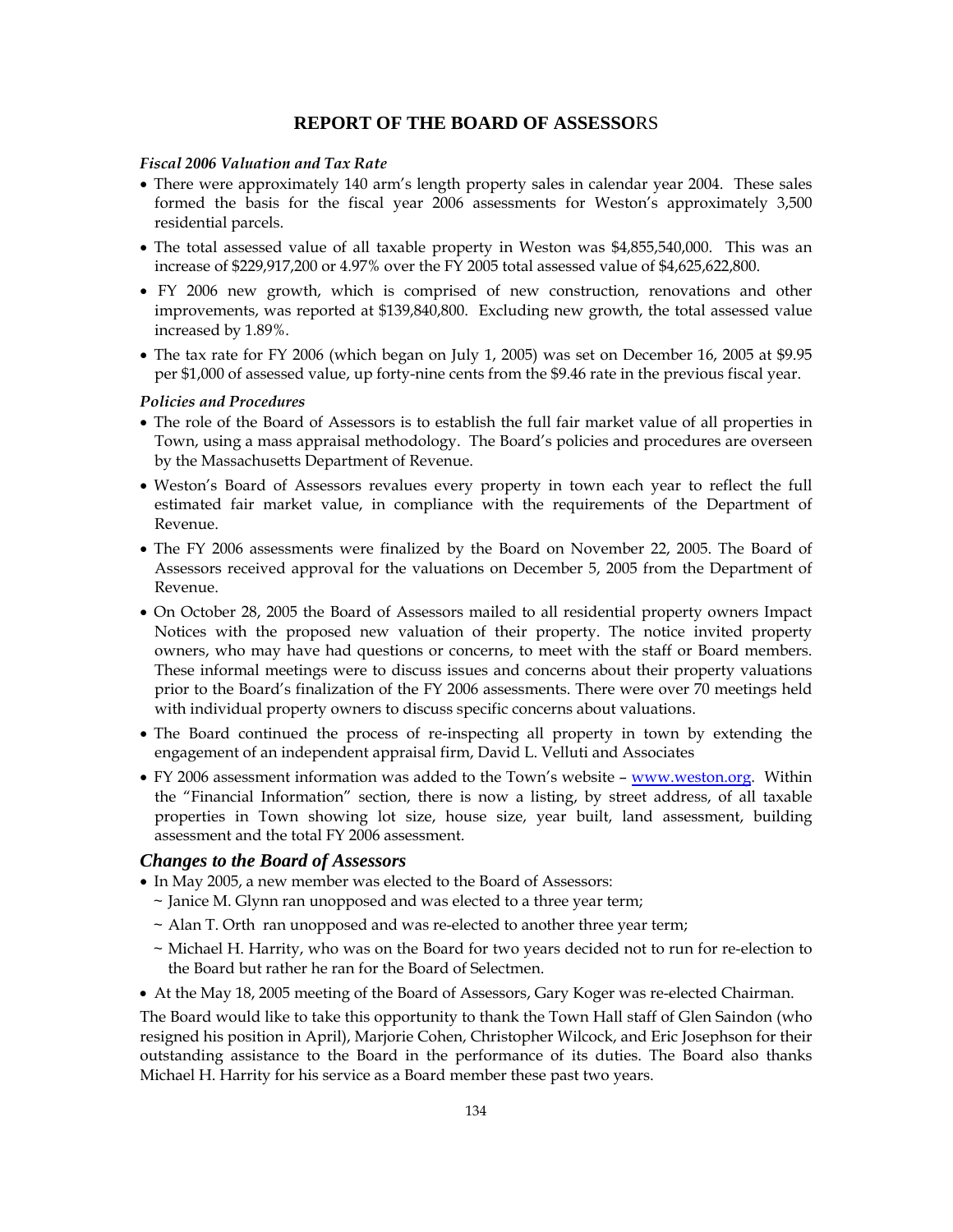### **TABLE OF AGGREGATES**

Tallies are based upon the Property Type Classification Codes established by the Massachusetts Department of Revenue.

| <b>Dwelling Houses</b>           |                              | 3336 |
|----------------------------------|------------------------------|------|
| Multiple Dwelling Properties     |                              | 74   |
| Condominiums                     |                              | 146  |
| Non-Exempt Vacant Parcels        |                              | 183  |
| Accessory Land with Improvements |                              | 13   |
| Commercial properties            |                              | 52   |
| <b>Industrial Properties</b>     |                              | 2    |
| Parcels Classified under Ch. 61  | (Forest Management)          | 3    |
| Parcels Classified under Ch. 61A | (Agricultural/Horticultural) | 20   |
| Parcels Classified under Ch. 61B | (Recreational Use)           | 8    |
| <b>Exempt Parcels</b>            |                              | 333  |

# **PROPERTY EXEMPTED UNDER M.G.L., CHAPTER 59, SECTION 5, CLAUSE 3**

| Trustees of Boston College (Weston Observatory) | 3,263,100  |
|-------------------------------------------------|------------|
| Cambrige School, Inc.                           | 15,253,300 |
| Campion Residence & Renewal Center              | 35,517,500 |
| Margaret Gifford School                         | 6,355,400  |
| Golden Ball Tavern Trust                        | 3,229,900  |
| Her Majesty The Queen                           | 2,250,100  |
| Meadowbrook School of Weston                    | 12,939,500 |
| President & Fellows of Harvard University       | 15,746,900 |
| Red Barn Nursery School                         | 817,000    |
| Regis College                                   | 52,658,000 |
| Rivers Country Day School                       | 28,815,800 |
| Pope John XXIII Nat'l Seminary                  | 11,317,800 |
| <b>Weston College</b>                           | 5,295,500  |
| <b>Wellesley Conservation Council</b>           | 615,000    |
| Weston Scouts, Inc.                             | 620,000    |
| <b>Weston Community Housing</b>                 | 8,495,200  |
| Weston Forest & Trail Assoc., Inc.              | 57,242,600 |
| Weston Wing, Inc.                               | 504,500    |
| Weston Open Space Assoc. Inc                    | 853,600    |
| Weston Affordable Housing Foundation            | 795,500    |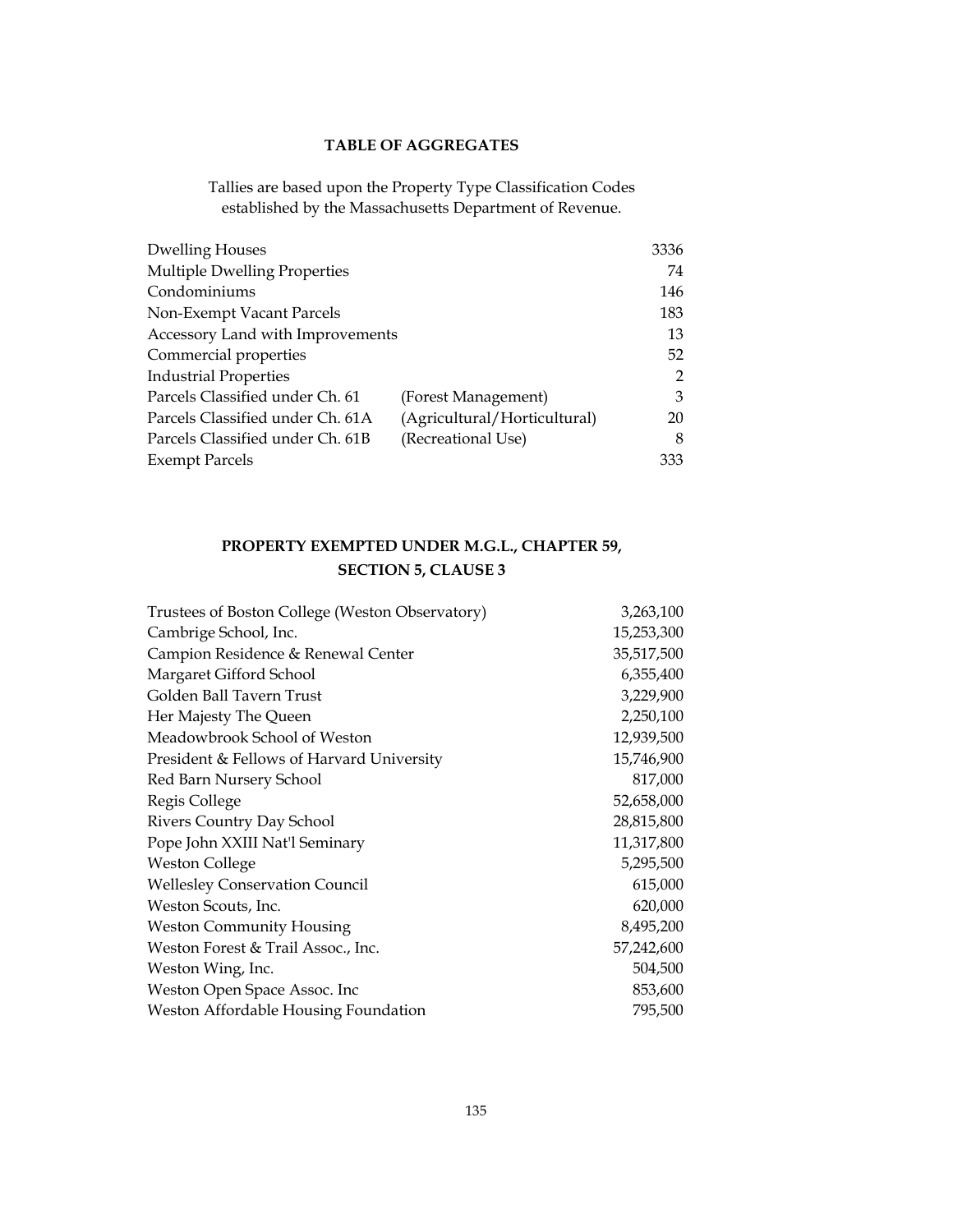#### **REPORT OF THE TREASURER/COLLECTOR**

The Treasurer/Collector's office is a member of the Finance Department. It is staffed by three full time employees in addition to the Treasurer/Collector. Senior Service members assist the office in busy times. The office is responsible for tax, assessment and general billings and collections, the issuing of transfer station decals and cash management.

Tax related duties and responsibilities focus on billing and collecting of real estate, personal property, motor vehicle excise and water usage fees. More than 25,000 tax and 8,000 water bills were mailed out resulting in over \$50 million dollars in revenues. The Community Preservation Fund generated over \$1,202,849 in revenue from local taxes and \$1,122,336 in 2004 State Matching Grant revenue to the town. Other tax related responsibilities include the processing of over 495 municipal lien certificates, tax refunds and the collection of delinquent taxes through tax takings and deputy collector services.

In addition to its tax related duties and responsibilities, the office is also responsible for receiving moneys from the Town's many departments, processing of payment checks for the Town expenditures, maintaining and reconciling over 46 bank and investment accounts, investing Town funds, borrowing short and long term funds, and distributing payroll checks and related taxes and benefits for more than 650 Town and School employees. Over 2,000 transfer station decals were issued this year.

Refunding Bonds issued during the year were:

| Date                                     |              | Amount              | Term                             | <b>Interest Rate</b> |  |
|------------------------------------------|--------------|---------------------|----------------------------------|----------------------|--|
| August 1, 2004                           | \$           | 9,155,000.00        | 15 years                         | 4.21%                |  |
| Bonds issued during the year were:       |              |                     |                                  |                      |  |
| Date                                     |              | Amount              | Term                             | <b>Interest Rate</b> |  |
| February 1, 2005                         | $\mathbb{S}$ | 6,413,000.00        | 20 years                         | 3.46%                |  |
| Short-term notes were issued as follows: |              |                     |                                  |                      |  |
| \$15,000,000@3.25%                       |              | \$13,909,000@ 3.50% | \$610,000@ 2.85% \$700,000@3.35% |                      |  |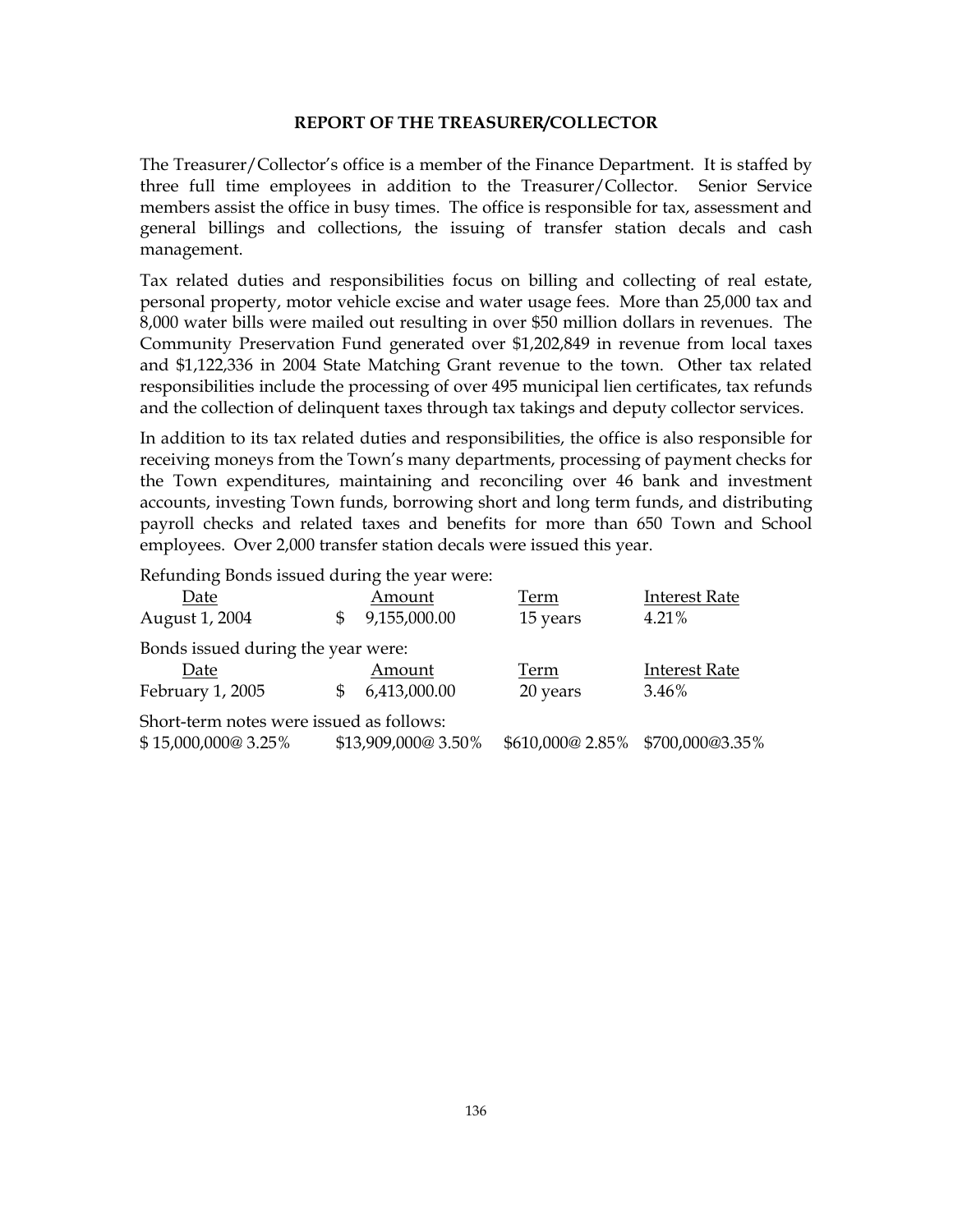### **TREASURER'S CASH REPORT**

|                                         | Amount     | <b>Total</b>     |
|-----------------------------------------|------------|------------------|
| Cash Balance-June 30, 2004              |            | 26,959,355<br>\$ |
| Property Tax                            | 43,663,421 |                  |
| Motor Vehicle Excise Tax                | 2,268,567  |                  |
| Payments in Lieu of Taxes               | 17,077     |                  |
| Municipal Lien Certificates             | 12,375     |                  |
| <b>Interest and Charges</b>             | 407,115    |                  |
| Departmental Fees                       | 759,526    |                  |
| Departmental Rents and Receivables      | 883,105    |                  |
| Departmental Miscellaneous Revenue      | 21,207     |                  |
| Licenses                                | 20,861     |                  |
| Permits                                 | 881,150    |                  |
| <b>State Revenue and Reimbursements</b> | 3,111,329  |                  |
| Court Fines and Other Fines             | 120,833    |                  |
| Miscellaneous Revenue                   | 7,725      |                  |
| <b>Other Financing Sources</b>          | 556,858    |                  |
| Due to Other Agencies                   | 808,159    |                  |
| Highway- Chapter 90                     | 729,066    |                  |
| School Lunch Receipts-Revolving         | 864,054    |                  |
| School Grants- Federal & State          | 1,866,992  |                  |
| School Gifts and Revolving Accounts     | 676,938    |                  |
| Receipts Reserved for Appropriation     | 38,911     |                  |
| <b>Town Grants-State</b>                | 53,936     |                  |
| <b>Town Other Grants</b>                | 157,487    |                  |
| Town Gifts and Revolving Accounts       | 189,208    |                  |
| <b>Insurance Recovery</b>               | 26,983     |                  |
| Recreation Enterprise Funds             | 973,854    |                  |
| Community Preservation Fund             | 5,028,546  |                  |
| Water Enterprise Fund                   | 2,135,939  |                  |
| Capital Projects                        | 34,540,000 |                  |
| <b>Trust Funds Income</b>               | 928,477    |                  |
| Change in Assets                        | 1,435,798  |                  |
| <b>Total Receipts</b>                   |            | \$103,185,496    |
| <b>Disbursements</b>                    |            | \$<br>99,541,688 |
| Cash Balance - June 30, 2005            |            | 30,603,164<br>\$ |